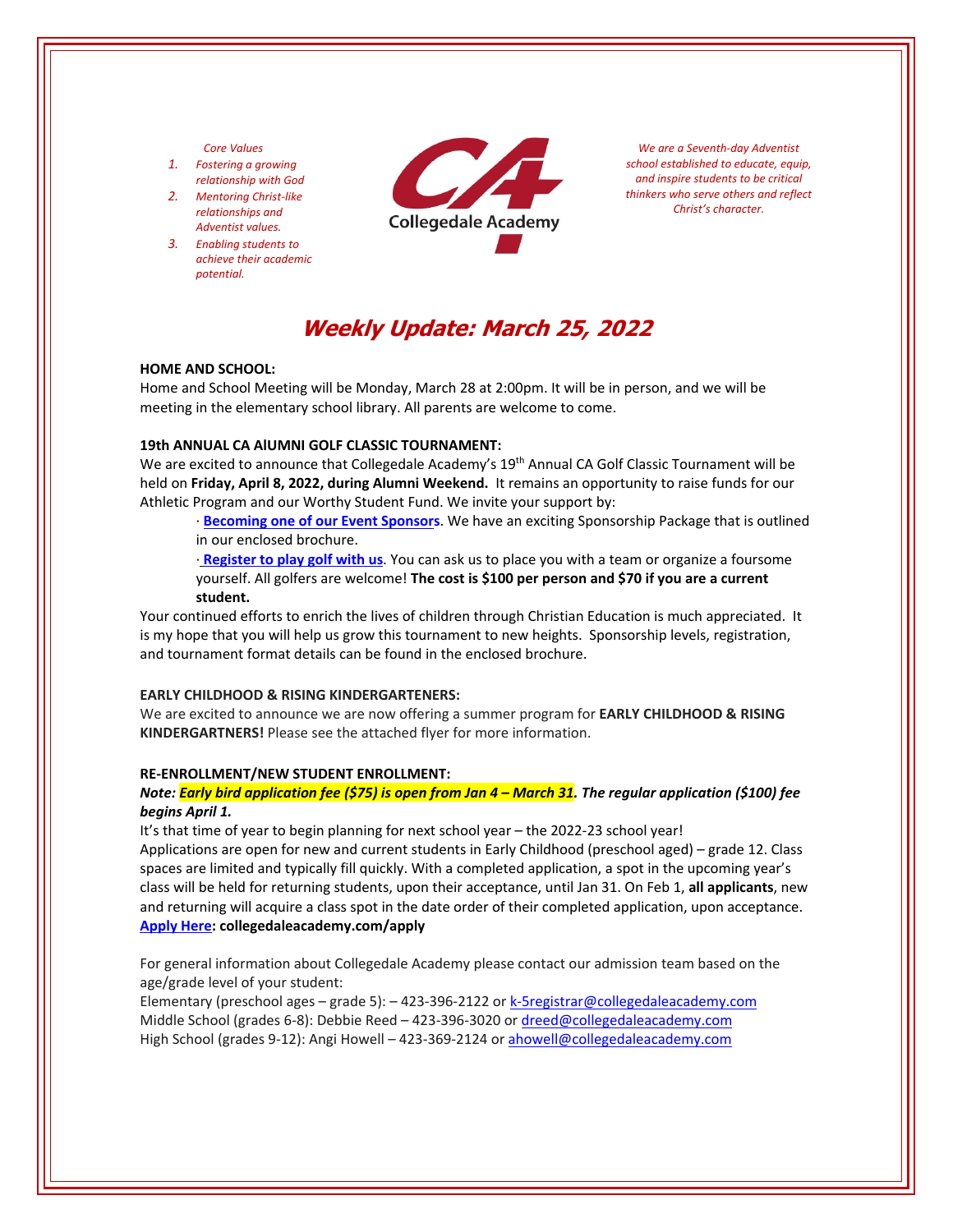#### **DRESS SHOP:**

We have started a "dress shop" here at CA. All girls deserve to feel beautiful and should have the opportunity to make memories at banquets. During the last banquet time it was overheard that the price of dresses was keeping some young ladies from attending the banquet. With our "pre‐loved" dresses donated to our dress shop it will make it possible for all girls to be able to attend and make wonderful memories. All they will need to pay for is the dry cleaning of the dress after the event. Please consider donating any gorgeous gowns you don't think you will wear in the future. Thank you!

## **CALENDAR FOR 2022‐2023:**

| Jul. 28        | Registration 1-6pm HS, 3-6pm Elementary & Middle |
|----------------|--------------------------------------------------|
| Aug. 4         | First Day of School                              |
| Sept. 5        | No School - Labor Day                            |
| Oct. 10-14     | <b>Fall Break</b>                                |
| Nov. 21-25     | <b>Thanksgiving Break</b>                        |
| Dec. 22-Jan. 6 | Christmas Break                                  |
| Jan. 16        | No School - MLK Jr. Day                          |
| Feb. 20        | No School - President's Day                      |
| Mar. 13-17     | Spring Break                                     |
| Apr. 7-10      | No School - Easter Break                         |
| May 19         | Last Day of School                               |
| May 19-21      | <b>High School Graduation</b>                    |

## **INCLEMENT WEATHER**

If school will not convene because of inclement weather, an announcement will be made on local TV channels affiliates of NBC, ABC, CBS, and our website, www.collegedaleacademy.com. In addition to the PowerAnnouncement emails/robo‐calls and texts. Collegedale Academy DOES NOT AUTOMATICALLY follow Hamilton County school closings or delays. If C.A. is involved in an emergency (such as a tornado warning), students will be held in assigned locations until the warning expires.

*Parents always have the discretion to keep students at home if they believe weather conditions are too hazardous. Please contact C.A. to excuse your student's absence that day.*

### **LUNCH MENU:**

- Mondays/Freshmen: Chick Patty & Grillers
- Tuesdays/Juniors: Haystacks
- Wednesdays/Sophomores: Special K Loaf
- Thursdays/Seniors: Baked Ziti
- Fridays/CA Organizations: Pizza by the slice or box, Students wanting to reserve a lunch for the day. Please Mr. Baldwin to pick up a ticket.

#### **JOIN THE CA (HIGH) PRAYING PARENTS**

Our community believes in the power of prayer and specifically takes time out each week to collectively pray for the students at Collegedale Academy. All parents are encouraged to come and pray for the high school students each week on Thursdays starting at 8am. Currently the group is meeting in the Fifties Diner. For more information, please contact the group's volunteer leader Ingrid Moon ‐ 719‐480‐2146.

**POWERSCHOOL—**see your student's grades/attendance any time!

https://ca-[net.powerschool.com](https://ca-net.powerschool.com/public/) is the url for the PowerSchool log in. Parents, please remember to use your PowerSchool login and password connecting your student(s) to your account with your parent access codes for each student. Parents may change their usernames/passwords. Under email notifications, you select how often you wish to receive email notifications and how detailed the grade and attendance reports will be.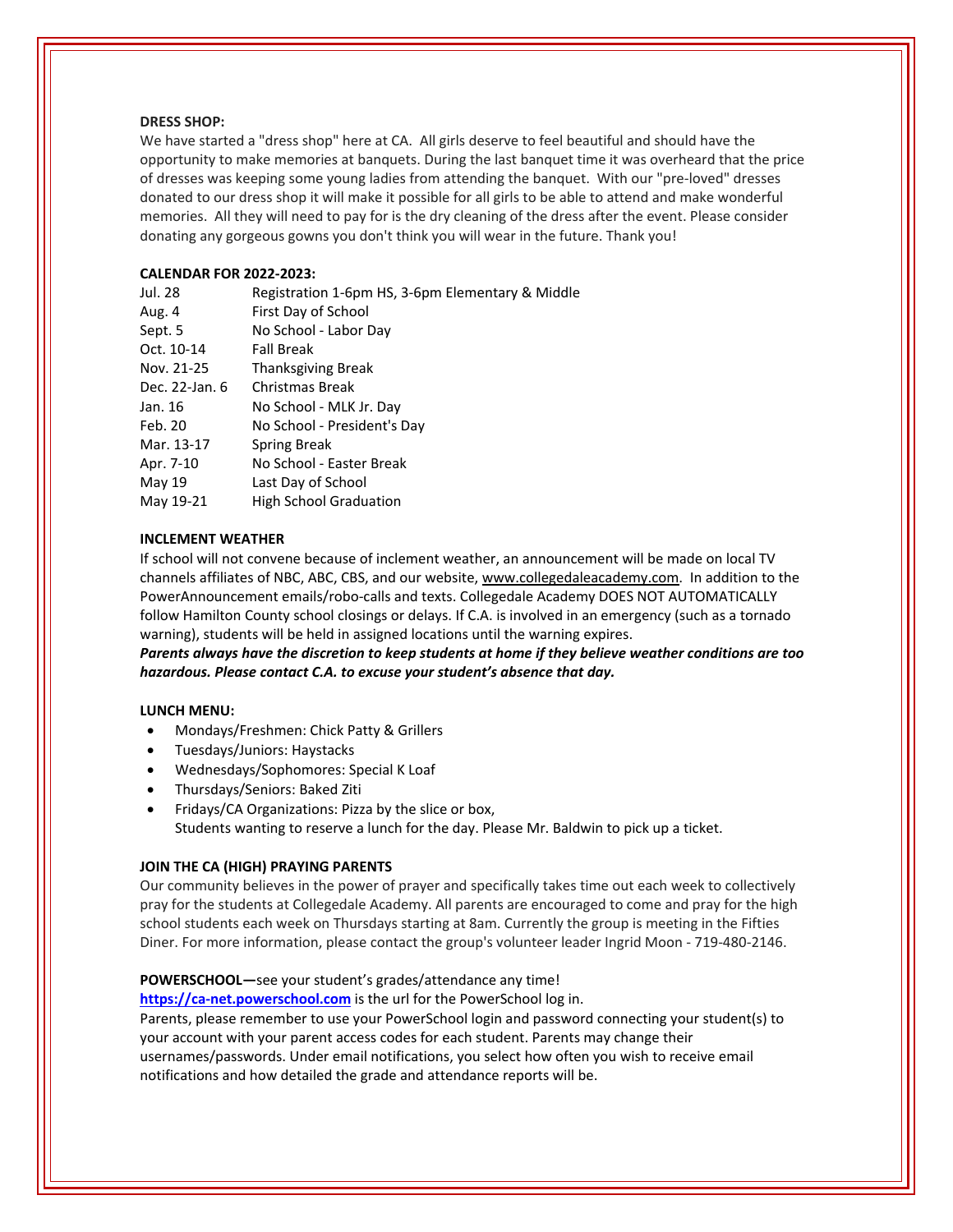**MOBILE APP:** if grades are not showing, try uninstalling and re‐installing the app on your phone. The district code is WXBH. Don't yet have the mobile app? Go to your app store and look for PowerSchool Mobile with this logo. Make sure to get the dark background.



## *HELPFUL LINKS: many are found under "Forms & Information" in the high school section.*

- 1. Bell Schedule Click [Here](https://www.collegedaleacademy.com/wp-content/uploads/2018/08/Bell-Schedule.pdf)
- **2.** Faculty Contact List: names, numbers, emails, what they teach/do. [Click](https://www.collegedaleacademy.com/wp-content/uploads/2021/08/faculty-only-2021-2022.pdf) here
- **3.** 2021‐2022 calendar, go to [collegedaleacademy.com](https://www.collegedaleacademy.com/calendars/)
- **4.** The Student Handbook is located at collegedaleacademy.com
- **5.** The *Echolier*: [caecholier.com](https://caecholier.com/)
- **6.** CA Library: CA HS [library](https://southernuniongcc.mlasolutions.com/m5/catalog/(S(vzus0ruksbh3euzcplwuxpmb))/default.aspx?installation=CDA) site
- **7.** Academic Excellence Policy: Click [Here](https://www.collegedaleacademy.com/wp-content/uploads/2018/08/Academic-Excellence-Policy.pdf)
- **8.** ACT test dates: Practice for the ACT via CA Library site. Test is offered Sept., Dec., and April each year. Link: Click [Here](https://www.act.org/)
- **9.** College Admissions and HOPE Scholarship requirements click [here](https://www.collegedaleacademy.com/wp-content/uploads/2019/08/TSAC-Scholarship-Info.pdf)
- **10.** Hope Scholarship (TSAC) Link: Click [here](https://www.tn.gov/collegepays/money-for-college/tn-education-lottery-programs/tennessee-hope-scholarship.html)
- 11. TNPromise (TSAC) Link: Click [Here](https://www.tn.gov/tnpromise.html)
- 12. Pre-Arranged Absence Form click [here](https://www.collegedaleacademy.com/wp-content/uploads/2016/11/Class-Absence-Request-Form-May-2017.pdf)
- **13.** Rescheduling Exams: please refer to page 30 of the Student Handbook
- **14.** Community Service (suspended until further notice)
- **15.** Leadership Team Petition Form: for organizational and individual requests [here](https://www.collegedaleacademy.com/wp-content/uploads/2019/08/Leadership-Petition-SSch.pdf)
- 16. Transcript Release: send a C.A. transcript to another location. Click [here](https://collegedaleacademy.wufoo.com/forms/q1bmc4gg10gftjs/)
- 17. Field Trip/Activity Permission Form. Click [here](https://www.collegedaleacademy.com/wp-content/uploads/2018/08/Field-Trip-form.pdf)
- **18.** New Drivers: please see the Student Handbook for attendance paperwork required for Learners' Permits.
- 19. Student Accident Insurance Policy click [here.](https://adventistrisk.org/en-us/insurance/nad/k-12-student-accident)

## **UPCOMING ACTIVITIES**

March 25, Junior Class Vespers Mar. 26, Wind Band @Church Worship Service Mar. 27, SA Spring Fling Mar. 28, Tennis vs. Soddy Daisy Mar. 30‐Apr.3, Opus Tour Mar. 31, Track & Field Meet @Red Bank Apr. 1, ACT – **NO SCHOOL** Apr. 1, YIELD Vespers Apr. 4, Tennis vs Grace Apr. 4‐6, Prayer Conference Apr. 5, Soccer @Boyd Apr. 5, Track & Field Meet @Soddy Daisy Apr. 7, Soccer vs. SAS Apr. 7, Track & Field Meet @Red Bank Apr. 7, Tennis @Notre Dame Apr. 8‐9, Alumni Weekend Apr. 8, Choir/Orchestra Rehearsal Apr. 8, Concert & Wind Band @Alumni Vespers Apr. 9, Full Orchestra & Choir @ Alumni Service Apr. 10‐15, Senior Trip Apr. 14, PSAT Apr. 15, Good Friday – **NO SCHOOL**